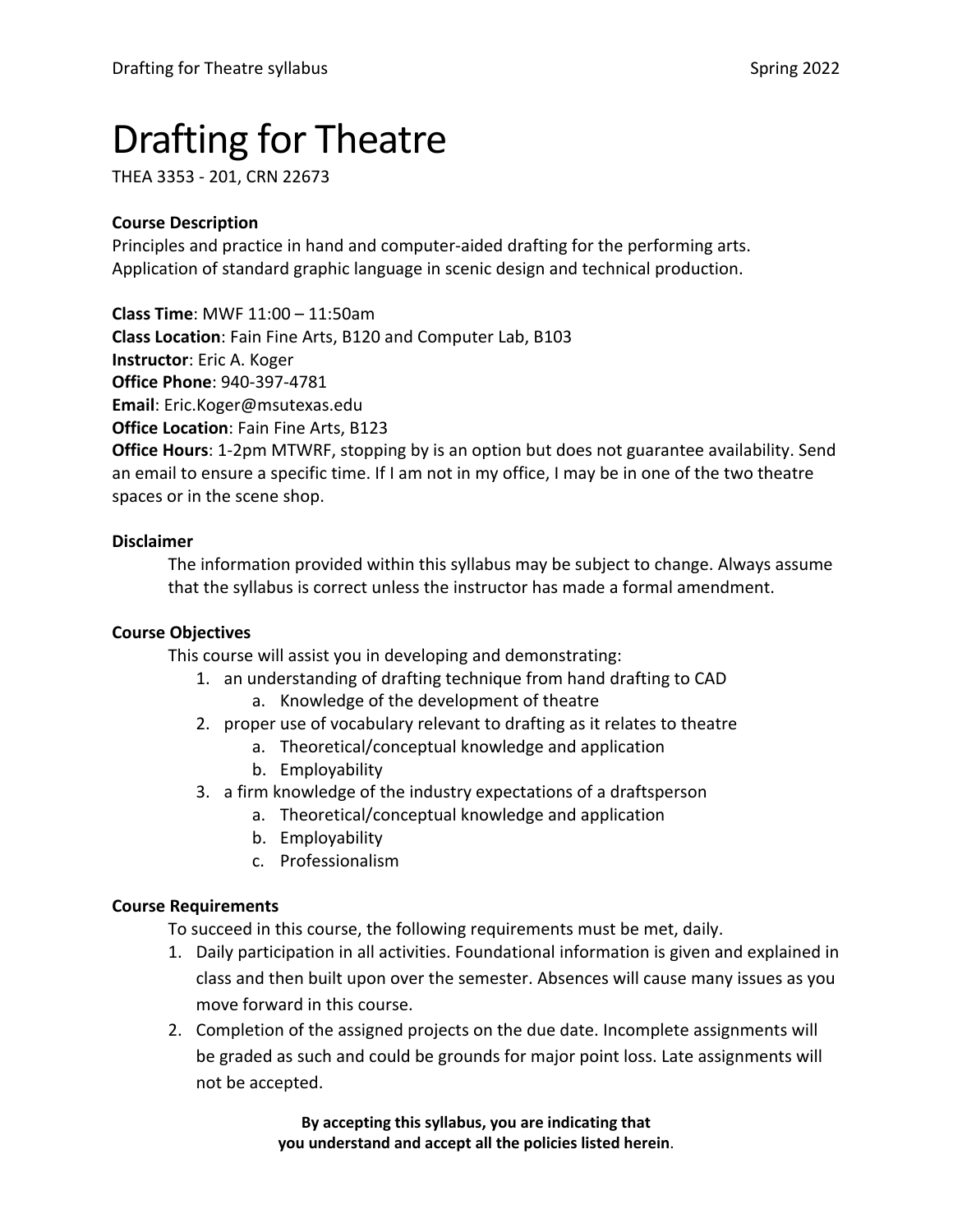- 3. Keep track of your grades using the section under tentative schedule of this syllabus. If I return an assignment on a day you are absent, it is your responsibility to seek out the missing items and grade.
- 4. Header information on all assignments must be in one line and contain the following: Your first and last name, the date of submission, and the class name and number. For Instance:

Eric Koger **August 24<sup>th</sup> 2016** THEA 3353 Drafting In addition, all work MUST be typed, printed, stapled, spell-checked, and grammar checked prior to class beginning. Documents that do not meet these criteria will be assessed a point deduction.

## **Textbook (suggested)**

Woodbridge, Patricia. Designer Drafting and Visualizing for the Entertainment World. ISBN: 9780240818917, 0240818911.

## **Supplies**

Architect's scale rule (NOT an engineer's scale rule) .5mm mechanical pencil

## **Grading**

Makeup policy: Late assignments will **NOT** be accepted. All assignments will be formally collected during the class period in which they are due. Quizzes missed due to absenteeism cannot be made up.

Withdrawals: It is the responsibility of the student to properly withdraw. Point value/grade distribution: 100-90=A, 89-80=B, 79-70=C, 69-60=D, 59-0=F There are 110 points possible but grades will be calculated on a 100point scale. 85pts – projects, 25pts – final project

## **Cell Phone Policy**

Cell phones must be silenced and put away completely out of sight and not looked at until the class is over. If at any point your cell phone is NOT put away and silenced, you will be asked to leave for the remainder of the day.

## **Attendance**

You must attend all class periods. You are responsible for any information that you miss due to absenteeism. Attendance is taken at the beginning of class. If late to class 3 times, you receive an absence. 5 absences will result in removal from the course or grade reduction.

Unavoidable absence – Jury duty, death in the family, etc. You must send notification by email to the instructor explaining the situation prior to missing the class. Be sure to include your name, class period (day/time) and your situation.

> **By accepting this syllabus, you are indicating that you understand and accept all the policies listed herein**.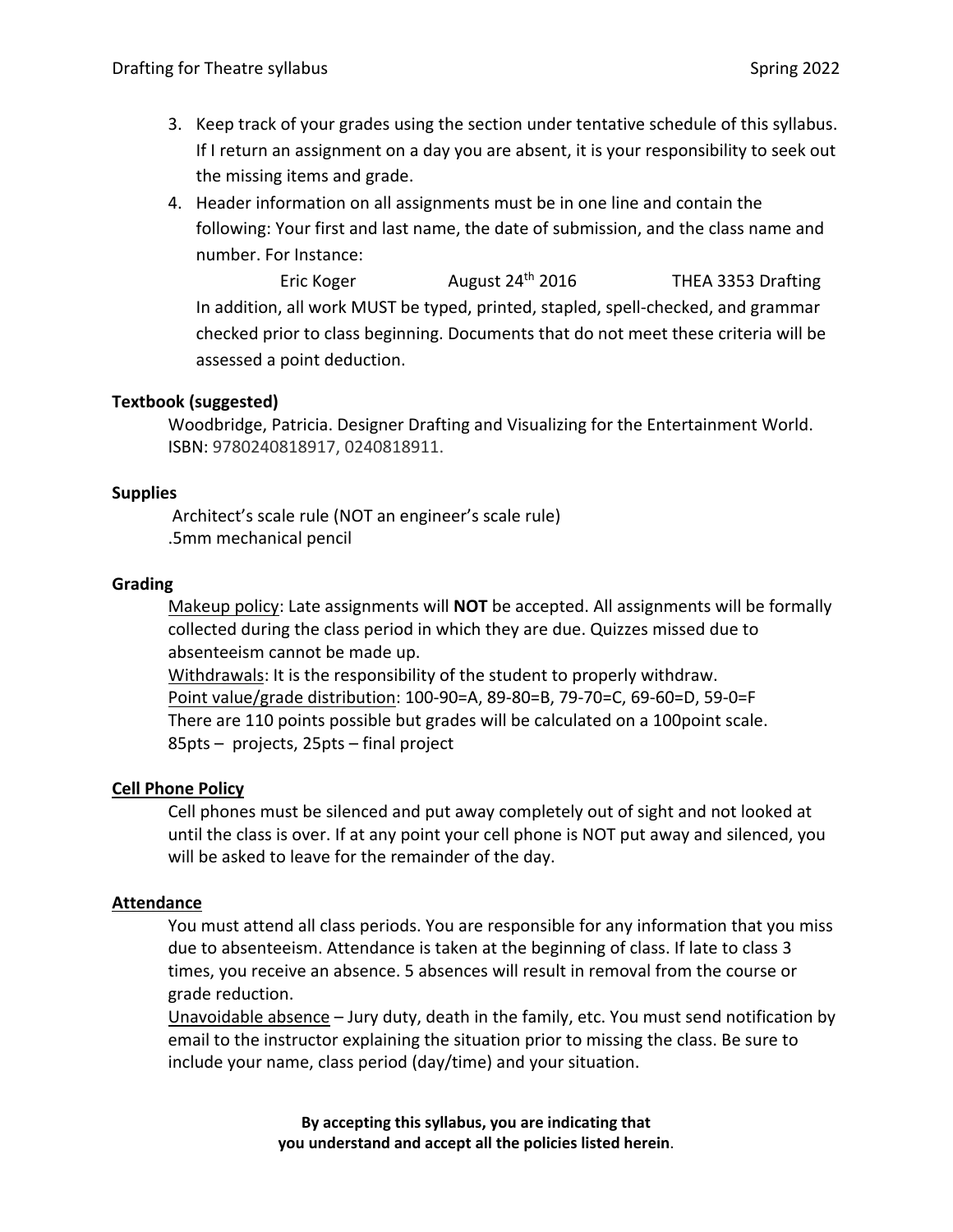Late assignments will not be accepted. Quizzes missed due to absenteeism cannot be made up.

#### **Cell Phones and Other Recording Devices**

Cell phones must be silenced and put away completely out of sight and not looked at until the class is over. If at any point your cell phone is NOT put away and silenced, you will be asked to leave for the remainder of the day.

The use of cell phones and other recording or electronic devices is strictly prohibited during class. The instructor may direct, from time to time, on the possible use of cell phones for legitimate class reasons. Recording the class is prohibited, unless it is part of a reasonable accommodation under ADA, or by obtaining written consent by the instructor.

#### **Conduct Statement**

Classroom behavior that interferes with either the instructor's ability to conduct the class or the ability of other students to benefit from the instruction will result in the instructor's removing the disruptive student(s) from the class.

#### **Academic Dishonesty Statement**

Plagiarism is (1) the use of source material of other persons (either published or unpublished, including the Internet) without following the accepted techniques of giving credit or (2) the submission for credit of work not the individuals to whom credit is given. If a student in the class is caught plagiarizing, appropriate disciplinary action will be taken. The Student Creed developed and adopted by the MSU Student Government reinforces the discouragement of plagiarism and other unethical behaviors. The first statement of the Creed reads, "As an MSU student, I pledge not to lie, cheat, steal, or help anyone else to do so." Plagiarism is lying, cheating, and stealing.

#### **Student Privacy Statement**

In accordance with Federal Privacy Laws a student's personal information is protected. As an instructor it is unlawful for me to share your personal information (including grades) with anyone unless I have written consent. This means I will not be able to discuss your grades with parents. If you have questions about your grades or have forgotten the grading policy for the course please come by during office hours.

## **Disability Support Statement**

The Americans with Disabilities Act (ADA) is a federal anti-discrimination statute that provides comprehensive civil rights protection for persons with disabilities. Among other things, this legislation requires that all students with disabilities be guaranteed a learning environment that provides for reasonable accommodation of their disabilities. If you believe you have a disability requiring an accommodation, please contact the Disability Support Services in Room 168 of the

> **By accepting this syllabus, you are indicating that you understand and accept all the policies listed herein**.